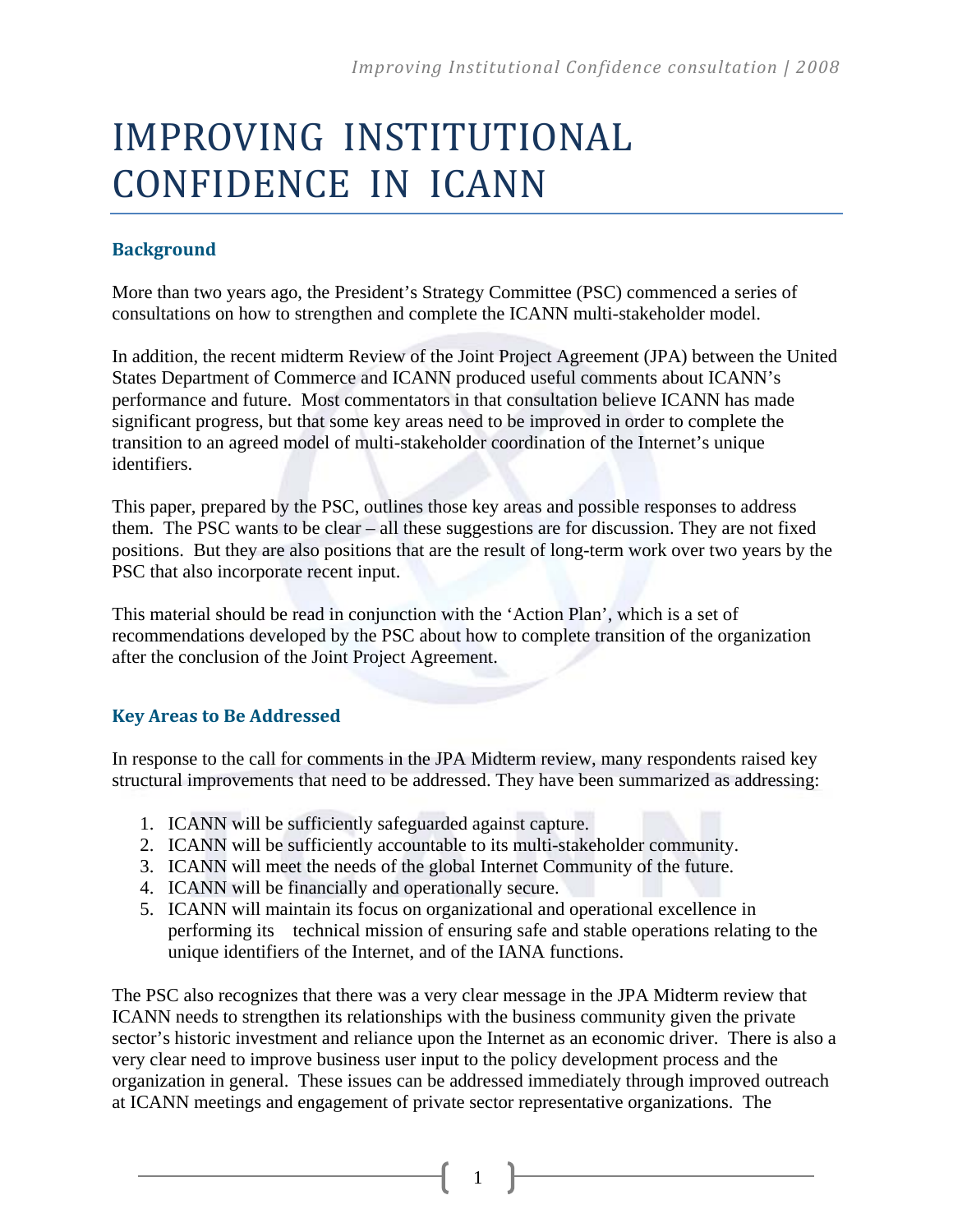Committee believes ICANN should also receive further input on how to address this issue through the consultations on the ICANN Operating Plan and any other feedback that may be received through the consultation process the PSC will run on this paper.

#### **Proposals to Address the Key Areas**

## **1. Sufficient Safeguarding ICANN Against Capture**

- 1.1. This discussion is about avoiding capture by any one party whether that party is a government, an organization or any other entity.
- 1.2. The White Paper and other documents critical to ICANN's formation, structure and reformation (for example, the bylaws) contain procedures and structural safeguards to ensure that ICANN is fair and protect against capture by groups with narrow representation or a single stakeholder grouping.
- 1.3. The PSC believes that consensus or super-majority requirements will continue to be the main device to protect against self-interested capture. ICANN must continue in any changes to its structures to craft careful and vigilant protection, as it has done historically. ICANN also needs to avoid 'apathetic' capture - where participation by certain groups may dissipate, leaving the organization with narrow participation. To prevent this, there is a need for continued focus on maintaining large and diverse interest groups within the Supporting Organization and Advisory Committee structures.
- 1.4. The impact of anti-trust and competition laws is also important. ICANN needs to ensure it remains in jurisdictions that have strong anti-trust laws so that there is continued and comprehensive legal overview of decisions that are made, to ensure they are not biased or preferential to a particular group or organization. This is a fundamental protection.
- 1.5. Voting rights and representational participation in the constituencies are a main area for influence and capture, so the PSC believes that there needs to be greater transparency surrounding the participants in the Advisory Committees and Supporting Organizations. There needs to be discussion of cross participation in Councils and constituencies by single or related entities. Requiring statements to clearly identify conflict of interest is necessary.
- 1.6. Finally, the PSC notes that ICANN's committee structure and processes provide strong counters to capture, as outlined in the Frameworks and Principles on Transparency and Accountability. The number of committees and the breadth of representation provide important guards against capture by one interest group and that it is not possible for any individual to force their ideas onto others. As identified above they can be enhanced.

**Proposal for discussion:** ICANN could make bylaw amendments requiring a specific prohibition against voting by the same individual or organization in more than one of the related Advisory or Supporting Organizations. Should it do so? Participants in councils and constituencies should provide statements of interest to protect against conflict and make them transparent.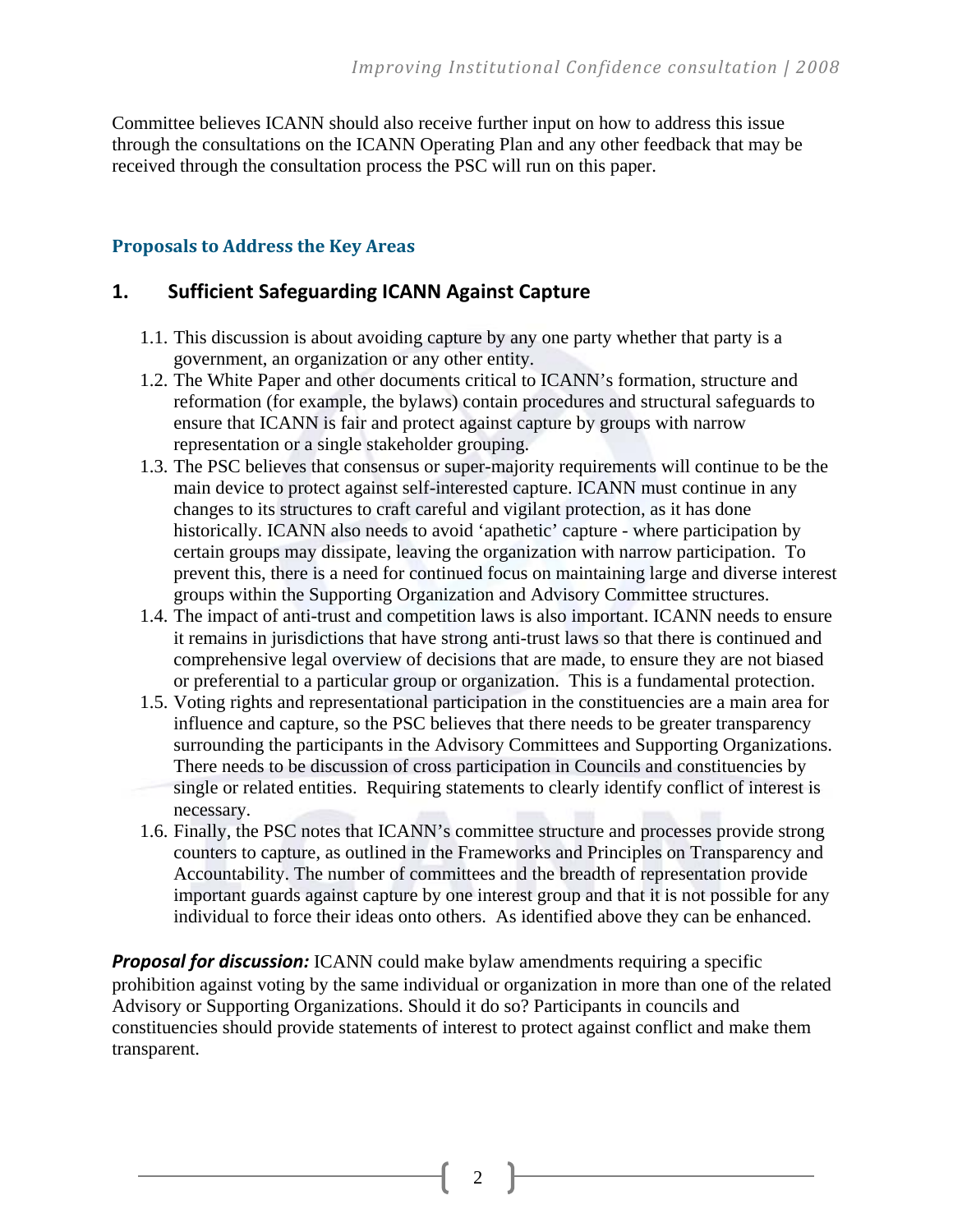## **2. Sufficient Accountability to the Multi‐Stakeholder Community**

- 2.1 The PSC notes that the ICANN Board has approved a set of Frameworks and Principles on Accountability and Transparency that outline the organization's existing legal and corporate responsibilities. As part of these, ICANN has a three-part dispute resolution process, which includes the Board Reconsideration Committee, the Independent Review Panel, and the Ombudsman.
- 2.2 An independent review of ICANN's accountability and transparency by the One World Trust organization in the United Kingdom concluded that: "Together they offer a robust approach to complaints handling, providing internal oversight of Board decisions and staff actions and thus reducing the likelihood of litigation." Indeed, the point of the processes in the ICANN model is to resolve matters through discussion and self-regulation.
- 2.3 However, given the importance of ICANN's role, the PSC believes that the organization needs to have world-leading accountability mechanisms.
- 2.4 The PSC believes that two new mechanisms already placed into the public domain by ICANN in December 2007 should be discussed as new accountability measures.
- 2.5 First, parties may be in dispute with ICANN because they disagree not with the process but with the outcome of an ICANN decision process. Based on feedback received from the community, the Board could consider a mechanism whereby the community can require the Board to reexamine a decision. This mechanism needs to be constructed with awareness that the Directors are legally accountable for the business dealings of the organization and have fiduciary obligations including: (a) duty of care;
	- (b) duty of inquiry;
	- (c) duty of loyalty; and
	- (d) duty of prudent investment.
- 2.6 The community could require the Board to re-examine a decision through a twothirds majority vote of two-thirds of the Councils of Supporting Organizations and two-thirds of members of Advisory Committees; for the GAC it may be sufficient to have a consensus statement from all the members present at a physical meeting. As final accountability rests with the Board, the Board cannot be forced to change its decision, only to re-examine it. There would need to be a reasonable time limit on such a vote to ensure that contracting parties or third parties can have certainty in Board decisions.
- 2.7 Second, if the Board does not change a decision after the above re-examination mechanism, there may be circumstances where it is appropriate for the ICANN community through its supporting organizations and advisory committees to move for changes to the composition of the Board, by way of a "no confidence" vote.
- 2.8 This would provide an accountability mechanism for the board namely a mechanism for dissolution created by adopting bylaws that would provide for individual Director's pre-designated resignations. Such resignations would be agreed by each individual board member, in the event of "no-confidence" votes from a significant portion of the designated supporting organizations and advisory committees. This suggested method is similar to board accountability mechanisms recently added by multi-national organizations that operate in international jurisdictions to ICANN.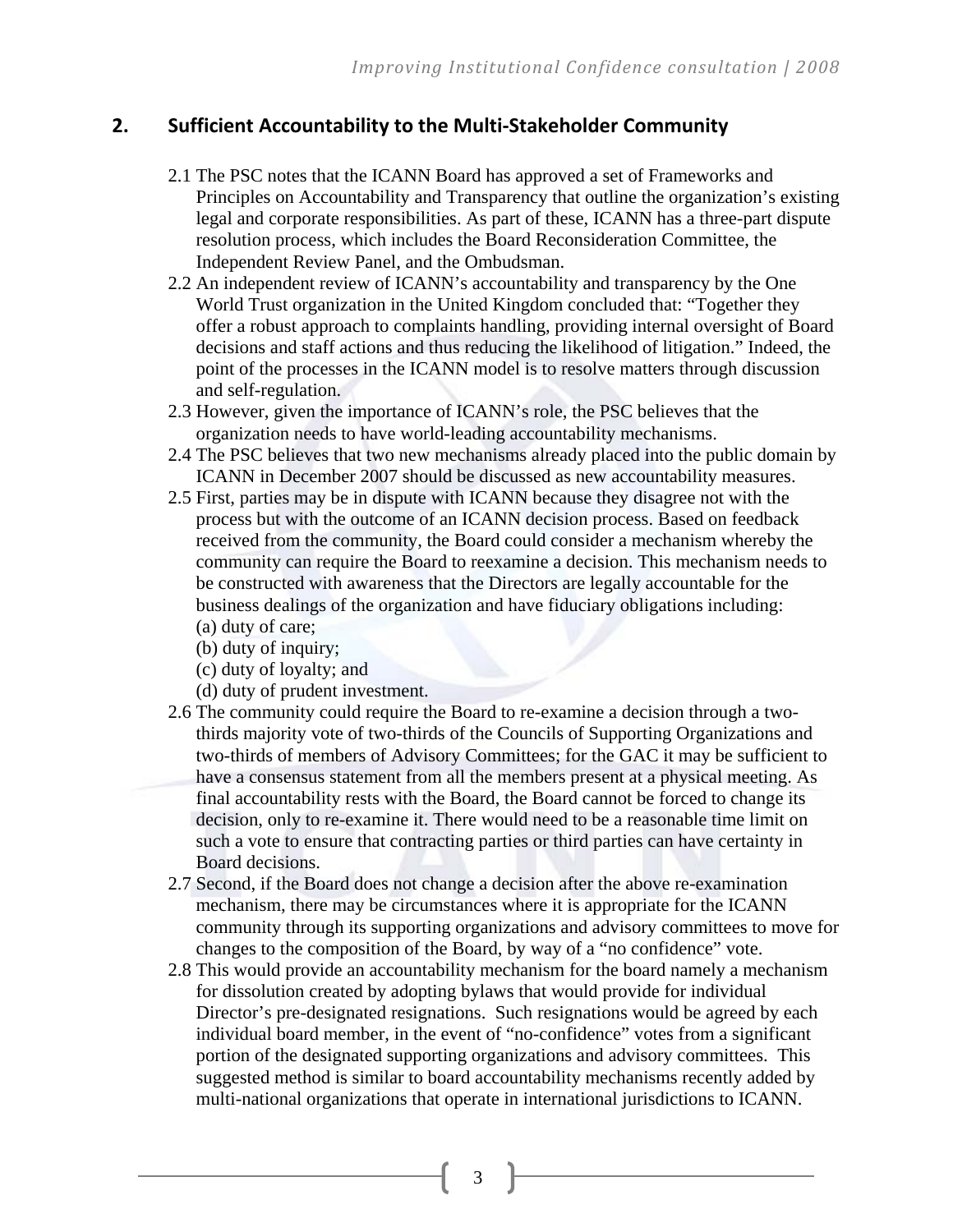- 2.9 In addition to these proposals it is to be noted that ICANN is a public benefit nonprofit corporation organized within the State of California, ICANN is subject to California laws and business codes relating to the operation of such entities<sup>[1](#page-3-0)</sup>.
- 2.10 These laws explicitly permit oversight of criminal actions by the California court system and the California Attorney General. In recent years it is notable that California's Attorney General is very active in non-profit reform measures<sup>[2](#page-3-1)</sup>.
- 2.11 The PSC considers these proposals could be major elements of the solution to the issue of accountability, subject to analysis and the views of the community through consultation.

*Proposal for Discussion:* Establish additional accountability mechanisms that allow the community to request reconsideration of a decision from the Board, and, as an ultimate sanction, to remove the Board collectively and reconstitute it.

## **3. Meeting the Needs of the Global Internet Community of the Future**

- 3.1. ICANN is a California-based not-for-profit organization. This fact will not change.
- 3.2. At the same time ICANN is a global organization with stakeholders in all regions of the world
- 3.3. When ICANN was launched almost ten years ago, the full extent of the Internet's promise as a critical communications infrastructure of the world was just beginning to be understood. Today, the Internet reaches more than one billion users. The next billion users will come from those regions of the world where the Internet is currently less prevalent – Africa, Latin America, Asia and Eastern Europe.
- 3.4. ICANN is already addressing some of these challenges in its structure. Its bylaws establish geographical diversity in terms of the composition of its board and other structures. As ICANN has expanded its staff, it has taken steps to also ensure its global diversity. ICANN is also on the verge of introducing internationalized domain names.
- 3.5. During its consultations (not only recently but over the last two years), the PSC has received input from global stakeholders external to the United States that ICANN should also be represented in other jurisdictions. The PSC believes that that it would assist increase the credibility of ICANN's claim to be an entity serving a global community for ICANN to have representation in other countries additional to that which it will always possess in the United States.
- 3.6. The PSC emphasizes that an additional legal presence will strengthen ICANN's fundamental multi-stakeholder model and underline the element of public trust that is a key element of its mission. The PSC believes that such a presence is not about reducing accountability. Indeed it will provide for more acceptance and confidence in ICANN as it will have a legal personality that is additional to its US presence. There are also clear advantages to diversity and representation in having presences in additional jurisdictions as well as operational advantages in the employment of staff.

<span id="page-3-1"></span> $2$  See:

<span id="page-3-0"></span><sup>1</sup> See [http://www.ss.ca.gov/business/corp/corp\\_artsnpinf.htm](http://www.ss.ca.gov/business/corp/corp_artsnpinf.htm) 2

[http://www.charitynavigator.org/index.cfm/bay/content.view/catid/38/cpid /191.htm](http://www.charitynavigator.org/index.cfm/bay/content.view/catid/38/cpid%20/191.htm)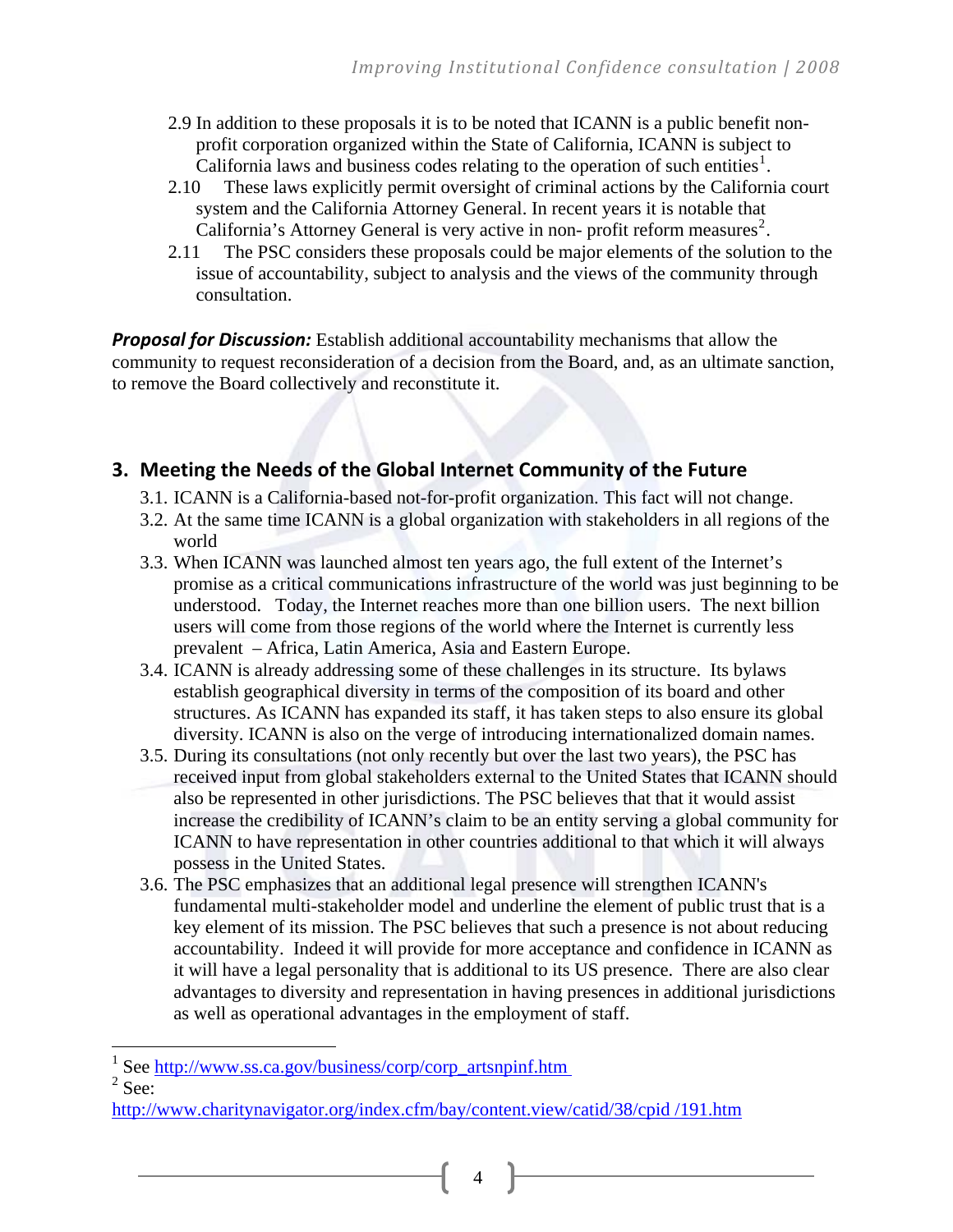3.7. The PSC stresses that additional presences are not about building a treaty or intergovernmental organization with diplomatic immunities. ICANN - both in its USbased corporate form and any additional presence it may have globally - must remain true to the unique multi-stakeholder, "private sector led" model that has been its hallmark from the beginning.

*Proposal for discussion:* ICANN should have global legal presences in addition to its headquarters established in the United States.

#### **4. Financial and Operational Security**

- 4.1. The PSC believes that ICANN must always be financially and operationally secure. ICANN must continue to maintain business practices that instill confidence, certainty and stability.
- 4.2. The Strategic, Operating and Budget planning processes including measures such as the current Reserves Policy provide confidence that ICANN is a stable and well functioning organization. The PSC believes that these processes should be maintained and enhanced.
- 4.3. In addition, ICANN's current funding is highly dependent on registries and registrars. Other funding sources need to be explored and enhanced to lessen that dependency.

*Proposal for Discussion*: ICANN should adopt alternative sources of funding to lessen dependence on current registry and registrar funding. ICANN should maintain and enhance existing operational planning and budgeting mechanisms.

# **5. Continued Security and Stability of the Internet's Unique Identifiers and Operational Security and Stability Of ICANN**

- 5.1. This area relates to concern that the ICANN should always remain focused on its narrow technical mission and remain a not for profit corporation which has a mission of public trust. ICANN should be headquartered in a stable environment with a strong history of freedom of expression and a legal structure that favors competition and private sector leadership.
- 5.2. The PSC views these concerns as being integral to ICANN's formation and purpose. They need to be reinforced.
- 5.3. ICANN has declared (through the media and other public statements) that it will not leave the United States. In addition, continuation of the US legal jurisdiction is important for the ongoing stability of the nearly 1000 contracts ICANN presently has with registries and registrars, many of them in the United States.
- 5.4. Furthermore, while ICANN's mission is narrow, it is fundamental and critical to the secure and stable operation of the Internet. The PSC believes that ICANN has a responsibility to be a discussion leader and raise awareness of issues linked to stability and security of the Internet. Broader interest and concern about security and stability